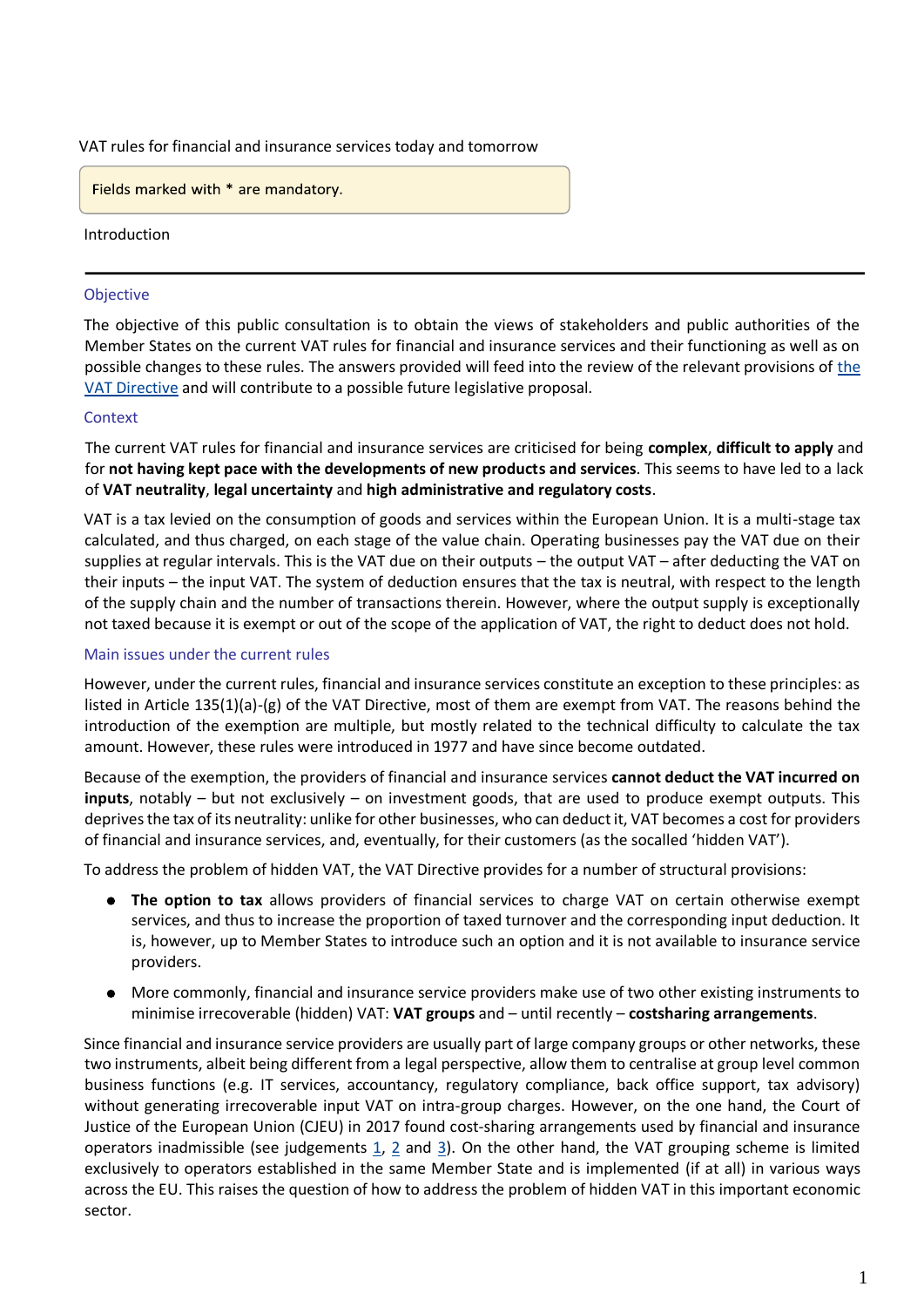Apart from the implications of this recent case law, the VAT treatment of financial and insurance services raises other problems. The current rules are believed to be **complex** and **difficult to apply in practice**, and possibly **have not kept pace with the developments of new services** in the financial industry (for example services linked to crypto-assets and e-money). This seems to have led to **increasing litigation before the CJEU**, **legal uncertainty** and **high administrative and regulatory costs**. Moreover, such rules are interpreted and applied inconsistently by Member States, which contributes to **distortions** within the EU and in exchanges with third countries.

The Commission proposed to review the rules on the VAT treatment of financial and insurance services already in 2007 through a legislative package that comprised [a proposal for a Council Directive](https://eur-lex.europa.eu/legal-content/EN/TXT/?uri=celex%3A52007PC0747) and [a proposal for a](https://eur-lex.europa.eu/procedure/EN/196485)  [Council Implementing Regulation.](https://eur-lex.europa.eu/procedure/EN/196485) However, the discussions in the Council came to a standstill and the proposals wer[e withdrawn in 2016.](https://eur-lex.europa.eu/legal-content/en/ALL/?uri=CELEX%3A52016XC0430%2801%29)

Against this background, as announced in the Communication on an [Action Plan for fair and simple taxation](https://ec.europa.eu/taxation_customs/sites/taxation/files/2020_tax_package_tax_action_plan_en.pdf)  [supporting the recovery strategy,](https://ec.europa.eu/taxation_customs/sites/taxation/files/2020_tax_package_tax_action_plan_en.pdf) the Commission is currently preparing a proposal to review the VAT rules for financial and insurance services. This initiative is part of the objective to simplify the life of taxpayers operating in the Single Market, one of the priorities laid down in the Political Guidelines for the present Commission.

Glossary

Terms used in this context:

- **Taxable amount**: the amount in respect of a taxable transaction upon which VAT is chargeable.
- **Output VAT**: the VAT due on taxable persons' supplies' or outputs.

**Input VAT**: the VAT paid by taxable persons for supplies made to them with regard to their business activity.

**Hidden VAT**: a consequence of the exemption; input VAT becomes irrecoverable and increases costs for service providers while being invisible to customers as not invoiced as such to them. **VAT neutrality**: one

of the most important principles of the VAT system, ensuring that the VAT due by the final consumer is the same, regardless of the nature or length of the supply chain for producing it; VAT is collected fractionally via a system of partial payments whereby at each stage of the supply chain, the taxable person deducts input VAT paid from the output VAT collected. **Option to tax** under Article 137(1)(a) of the VAT Directive: an optional regime allowing financial service providers to consider otherwise exempt supplies as taxed.

- **VAT grouping** under Article 11 of the VAT Directive: a simplification measure that allows, if introduced by the Member State, groups of 'legally independent' persons 'closely bound to one another by financial,
- economic, and organisational links' to be treated as a single taxable person. Consequently, intra-group transactions become, from a VAT perspective, "intra-company" supplies and thus fall outside the scope of the tax and do not result in irrecoverable input VAT.

**Cost-sharing arrangements** under Article 132(1)(f) of the VAT Directive: an exemption allowing amongst others providers of certain exempt services to form 'independent groups', to pool the acquisition of input supplies and re-distribute the costs, from the group to its members.

**Proportional (pro rata) deduction** based on Article 173 et sec. of the VAT Directive: Member States  $\bullet$ may apply different methods to determine the input VAT that can be deducted in the case of a taxable person supplying taxed, exempt and out-of-scope services.

**Fee-based taxation**: a method of calculation of the taxable amount based on the remuneration linked to financial and insurance services.

About you

**Bulgarian** 

Croatian

**<sup>\*</sup>**1 Language of my contribution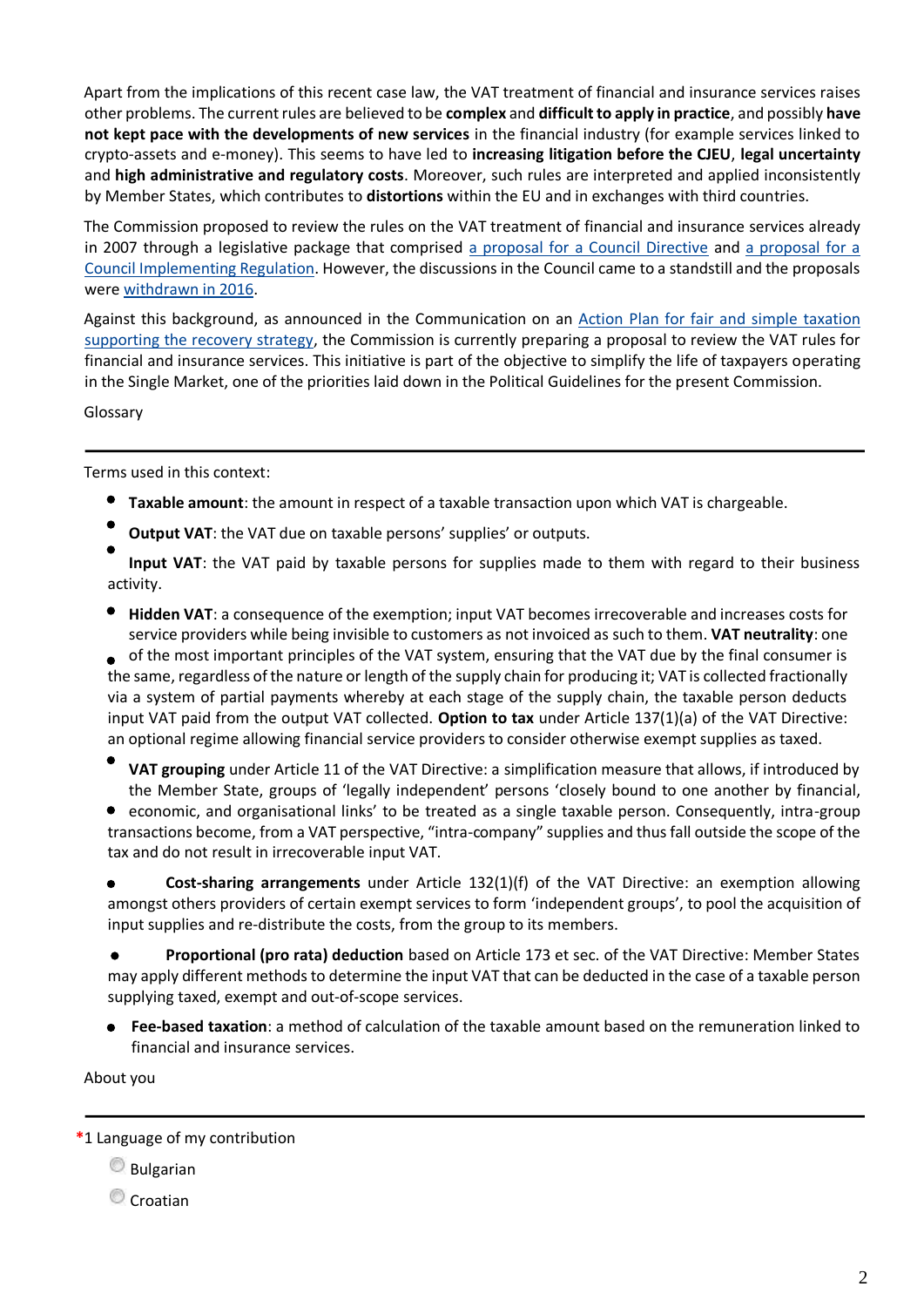- Czech
- **O** Danish
- O Dutch
- **C**English
- **Estonian**
- Finnish
- **C**French
- German
- **Greek**
- Hungarian
- $\circledcirc$  Irish
- $<sup>•</sup>$ Italian</sup>
- **C** Latvian
	- Lithuanian
- **Maltese**
- **Polish**
- **O** Portuguese
- Romanian
- Slovak
- Slovenian
- Spanish
- **Swedish**
- **\***2 I am giving my contribution as
	- Academic/research institution
	- **Business association**
	- Company/business organisation
	- Consumer organisation
	- EU citizen
	- Environmental organisation
	- Non-EU citizen
	- Non-governmental organisation (NGO)
	- **Public authority**
	- Trade union
	- © Other
- **\***3 First name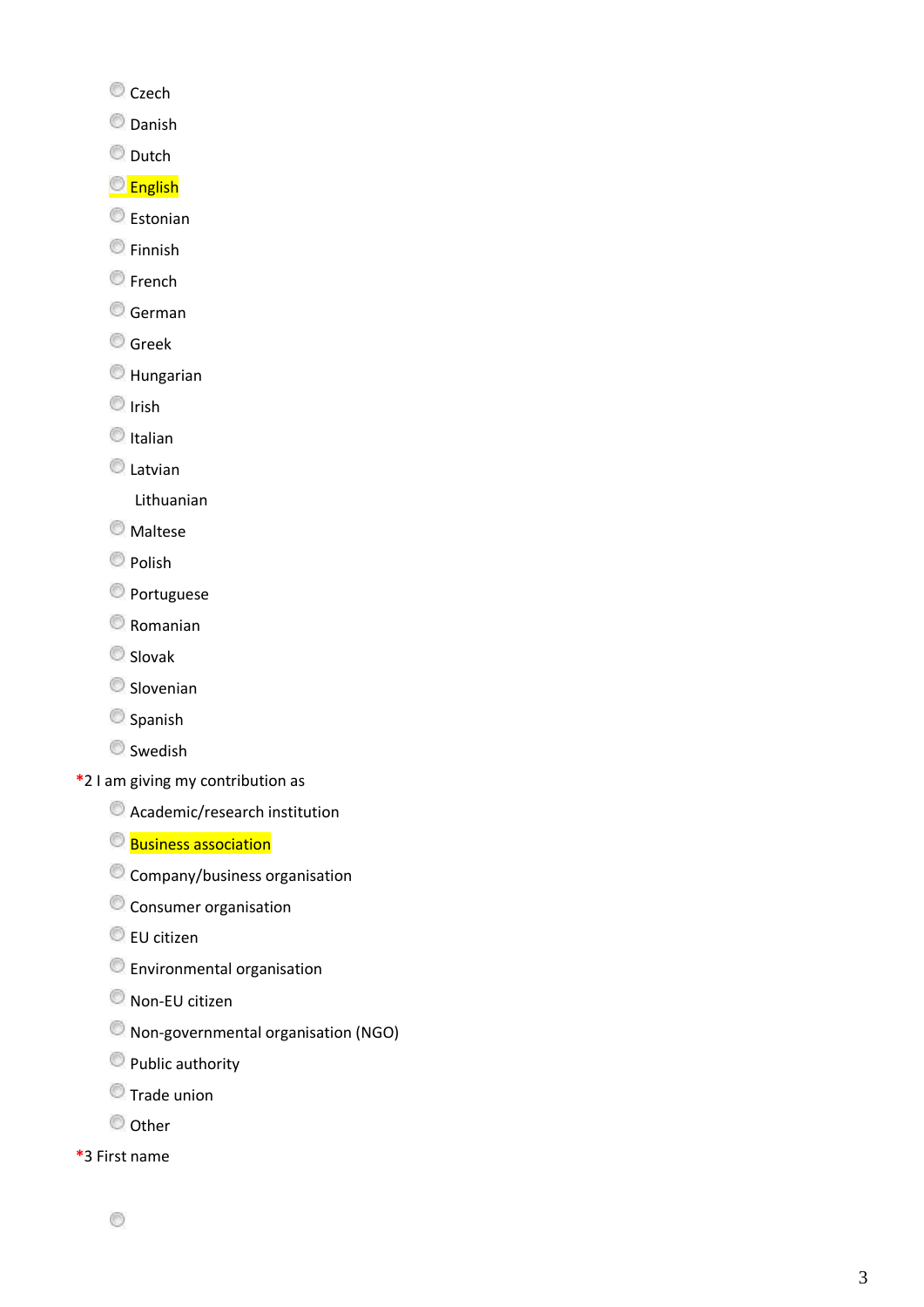#### **\***4 Surname

**\***5 Email (this won't be published)

#### **\***6 Scope

**O** International

C Local

**National** 

**Regional** 

**\***7 Level of governance

**C** Local Authority

C Local Agency

# **\***8 Level of governance

Parliament

**C** Authority

**Agency** 

# **\***9 Organisation name

*255 character(s) maximum*

# **\***10 Organisation size

Micro (1 to 9 employees)

**Small (10 to 49 employees)** 

Medium (50 to 249 employees)

Large (250 or more)

#### 11 Transparency register number

*255 character(s) maximum*

Check if your organisation is on the *transparency register*. It's a voluntary database for organisations seeking to influence EU decision-making.

# **\***12 Country of origin

Please add your country of origin, or that of your organisation.

 $\bullet$  Afghanistan  $\bullet$  Djibouti  $\bullet$  Libya  $\bullet$  Saint Martin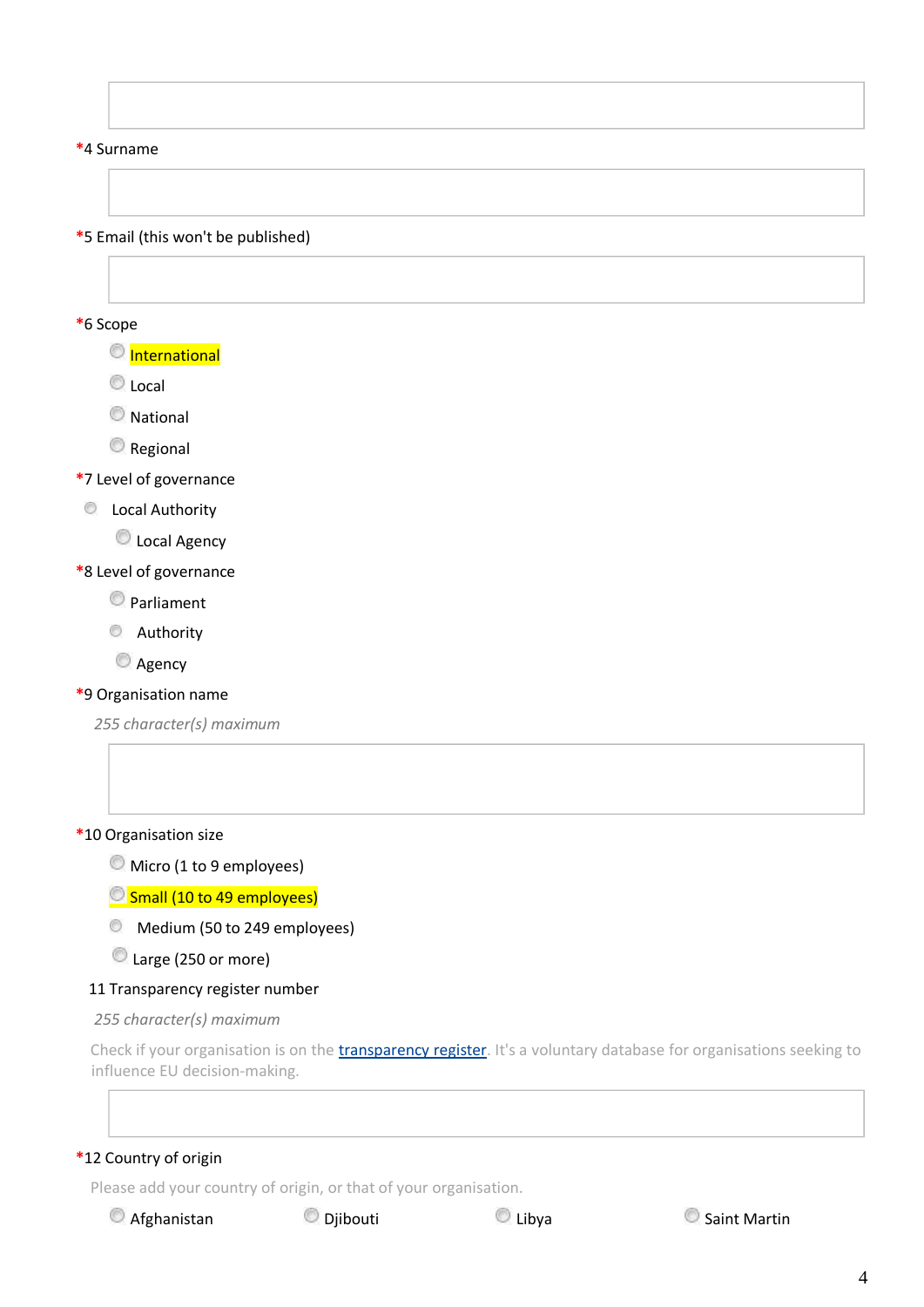|          | Aland Islands       | Dominica                               | Liechtenstein   | Saint Pierre and<br>Miquelon  |  |
|----------|---------------------|----------------------------------------|-----------------|-------------------------------|--|
|          | Albania             | Dominican Republic                     | Lithuania<br>O  | O<br>Saint Vincent and<br>the |  |
|          |                     |                                        |                 | Grenadines                    |  |
|          | Algeria             | Ecuador                                | Luxembourg      | Samoa                         |  |
|          |                     | $\heartsuit$ Egypt                     | C Macau         | San Marino                    |  |
|          | American            |                                        |                 |                               |  |
|          | Samoa               |                                        |                 |                               |  |
|          | Andorra             | El Salvador                            | Madagascar<br>O | São Tomé and<br>O.            |  |
| Príncipe |                     |                                        |                 |                               |  |
|          | Angola              | Equatorial                             | Malawi          | Saudi Arabia                  |  |
|          |                     |                                        |                 |                               |  |
|          | O                   | Guinea                                 |                 |                               |  |
|          | Anguilla            | C Eritrea                              | Malaysia        | Senegal<br>Serbia             |  |
|          | Antarctica          | <b>Estonia</b>                         | Maldives        |                               |  |
|          | Antigua and Barbuda | <b>Eswatini</b>                        | $\odot$ Mali    | Seychelles                    |  |
|          |                     |                                        |                 |                               |  |
|          | Argentina           | Ethiopia                               | C Malta         | Sierra Leone                  |  |
|          | Armenia             | Ralkland Islands <sup>O</sup> Marshall |                 | Singapore                     |  |
|          |                     |                                        |                 |                               |  |
|          |                     |                                        | Islands         |                               |  |
|          | Aruba               | Faroe Islands                          | Martinique      | Sint Maarten                  |  |
|          | Australia           | $\circledcirc$ Fiji                    | Mauritania      | Slovakia                      |  |
|          | Austria             | Finland                                | Mauritius<br>v  | Slovenia                      |  |
|          | Azerbaijan          | <b>Erance</b>                          | Mayotte         | Solomon                       |  |
|          |                     |                                        |                 | Islands                       |  |
|          | <b>Bahamas</b>      | French Guiana                          | Mexico<br>v.    | Somalia                       |  |
|          | Bahrain             | <b>E</b> rench                         | Micronesia      | South Africa                  |  |
|          |                     | Polynesia                              |                 |                               |  |
|          | Bangladesh          | <b>E</b> rench                         | Moldova         | South Georgia                 |  |
|          |                     |                                        |                 |                               |  |

 $\circledcirc$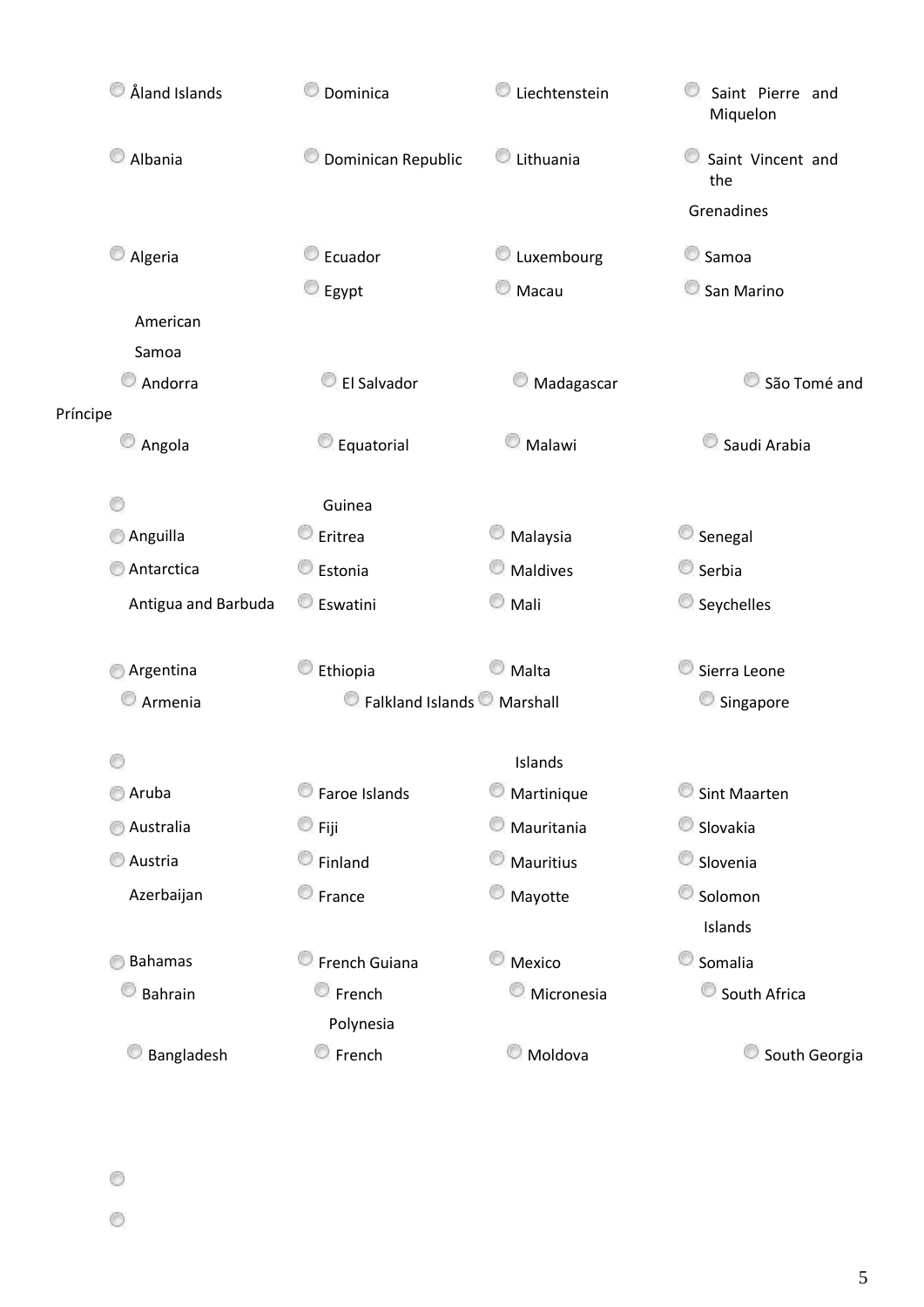|                                          | Southern and Antarctic           | and the South    |                       |  |
|------------------------------------------|----------------------------------|------------------|-----------------------|--|
|                                          | Lands                            |                  |                       |  |
|                                          |                                  |                  | Islands               |  |
| <b>Barbados</b>                          | Gabon                            | Monaco           | South Korea           |  |
| <b>Belarus</b>                           | Georgia                          | Mongolia         | South Sudan           |  |
| <b>Belgium</b>                           | Germany                          | Montenegro       | Spain                 |  |
| <b>Belize</b>                            | O<br>Ghana                       | Montserrat       | Sri Lanka             |  |
| Benin                                    | Gibraltar                        | Morocco          | Sudan                 |  |
| Bermuda                                  | O<br>Greece                      | Mozambique       | Suriname              |  |
| Bhutan                                   | Greenland                        | Myanmar          | Svalbard and          |  |
|                                          |                                  | /Burma Jan Mayen | Bolivia Grenada ®     |  |
| Namibia <sup>O</sup> Sweden              |                                  |                  |                       |  |
|                                          | Guadeloupe                       | Nauru            | Switzerland           |  |
|                                          |                                  |                  |                       |  |
| <b>Bonaire Saint</b>                     |                                  |                  |                       |  |
| <b>Eustatius and Saba</b>                |                                  |                  |                       |  |
|                                          |                                  |                  |                       |  |
| Bosnia and Herzegovina <sup>O</sup> Guam |                                  | $\bigcirc$ Nepal | Syria                 |  |
|                                          |                                  |                  |                       |  |
| Botswana                                 | Guatemala                        | Netherlands      | $\blacksquare$ Taiwan |  |
| <b>Bouvet Island</b>                     | Guernsey                         | New Caledonia    | C Tajikistan          |  |
| <b>Brazil</b>                            | C Guinea                         | New Zealand      | Tanzania              |  |
| Indian<br><b>British</b>                 | Ocean <sup>O</sup> Guinea-Bissau | Nicaragua        | Thailand              |  |
| Territory                                |                                  |                  |                       |  |
| <b>British Virgin Islands</b>            | O<br>Guyana                      | $\circ$ Niger    | The Gambia            |  |
| O                                        |                                  |                  |                       |  |
| <b>Brunei</b>                            | $\circledcirc$ Haiti             | Nigeria          | Timor-Leste           |  |
| <b>Bulgaria</b>                          | Island<br>Heard                  | and Niue         | C Togo                |  |
|                                          | <b>McDonald Islands</b>          |                  |                       |  |
|                                          |                                  |                  |                       |  |
| <b>Burkina Faso</b>                      | Honduras                         | Norfolk Island   | C Tokelau             |  |
| Burundi                                  | Hong Kong                        | Northern         | $\bullet$ Tonga       |  |
|                                          |                                  | Mariana Islands  |                       |  |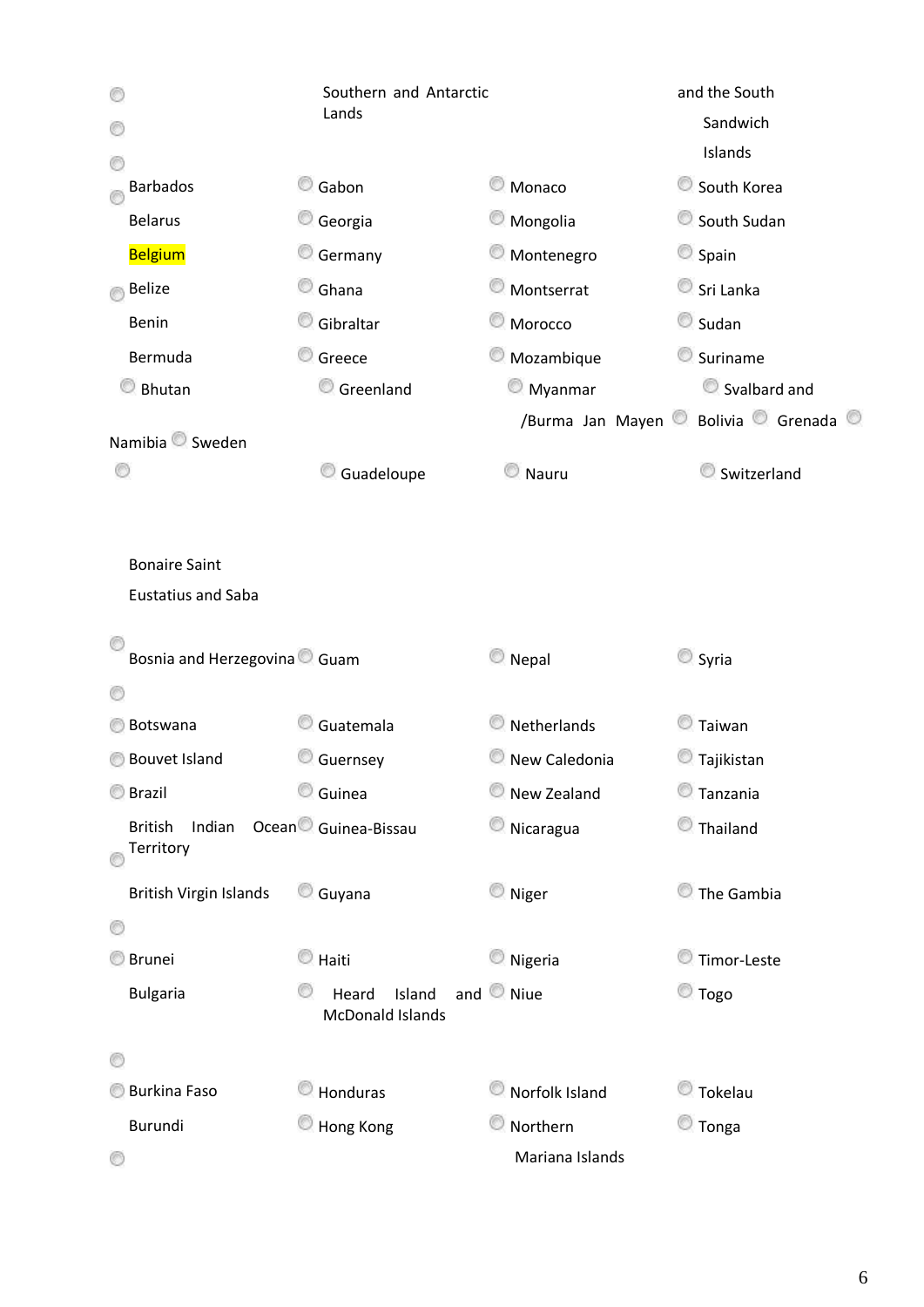| Cambodia                                   | Hungary             | North Korea      | <b>Trinidad and</b>          |
|--------------------------------------------|---------------------|------------------|------------------------------|
|                                            |                     |                  | Tobago                       |
| Cameroon                                   | Cleland             | North            | $\bullet$ Tunisia            |
|                                            |                     | Macedonia        |                              |
| Canada                                     | $\bigcirc$ India    | Norway           | C Turkey                     |
| Cape Verde                                 | Indonesia           | Oman             | Turkmenistan                 |
| Cayman Islands                             | $\circ$ Iran        | Pakistan         | Turks and                    |
|                                            |                     | Caicos Islands   |                              |
| Central African Republic <sup>o</sup> Iraq |                     | C Palau          | C Tuvalu                     |
| Chad                                       | Ireland             | Palestine        | $\bigcirc$ Uganda            |
| Chile                                      | Isle of Man         | Panama           | Ukraine                      |
| China<br>⊛                                 | Scrael              | Papua New        | United Arab                  |
|                                            |                     | Guinea           | Emirates                     |
| Christmas Island                           | $\bullet$ Italy     | Paraguay         | United                       |
|                                            |                     |                  | Kingdom                      |
|                                            |                     |                  |                              |
| Clipperton                                 | Jamaica             | Peru             | <b>United States</b>         |
| Cocos (Keeling) Islands                    | Japan               | Philippines      | United States                |
|                                            |                     |                  | Minor<br>Outlying<br>Islands |
| O<br>Colombia                              | <b>D</b> Jersey     | Pitcairn Islands | Uruguay                      |
| Comoros                                    | Sordan              | Poland           | US Virgin Islands            |
| Congo                                      | Kazakhstan          | Portugal         | Uzbekistan                   |
| Cook Islands                               | C Kenya             | Puerto Rico      | Vanuatu                      |
| Costa Rica                                 | Kiribati            | © Qatar          | Vatican City                 |
| Côte d'Ivoire                              | <b>Kosovo</b>       | Réunion          | Venezuela                    |
| Croatia                                    | C Kuwait            | Romania          | Vietnam                      |
| $\bullet$ Cuba                             | Kyrgyzstan          | Russia           | <b>Wallis and Futuna</b>     |
|                                            |                     |                  |                              |
| Curaçao                                    | $\circledcirc$ Laos | Rwanda           | <b>Western Sahara</b>        |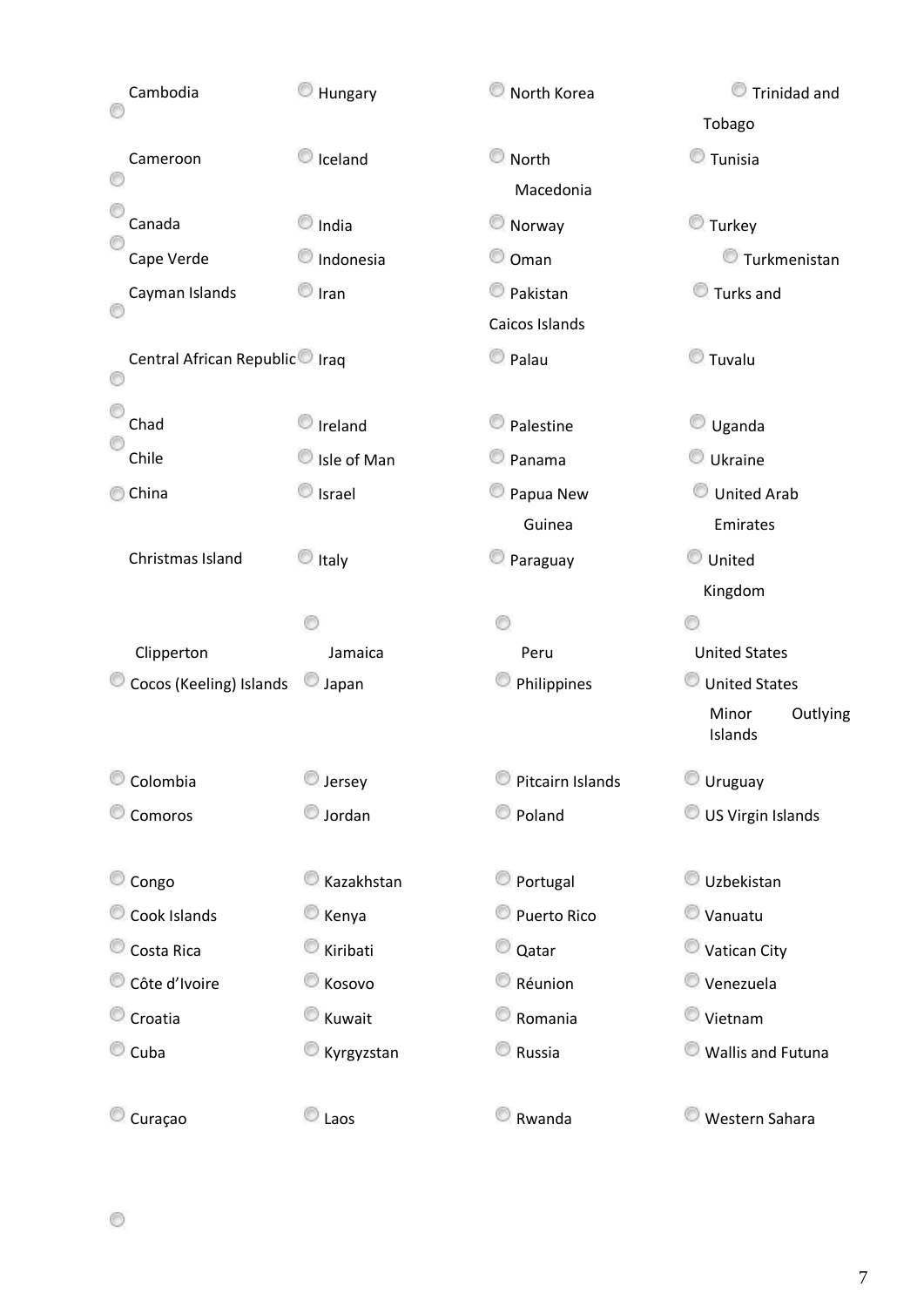

The Commission will publish all contributions to this public consultation. You can choose whether you would prefer to have your details published or to remain anonymous when your contribution is published. **Fo r the purpose of transparency, the type of respondent (for example, 'business association, 'consumer association', 'EU citizen') country of origin, organisation name and size, and its transparency register number, are always published. Your e-mail address will never be published.** Opt in to select the privacy option that best suits you. Privacy options default based on the type of respondent selected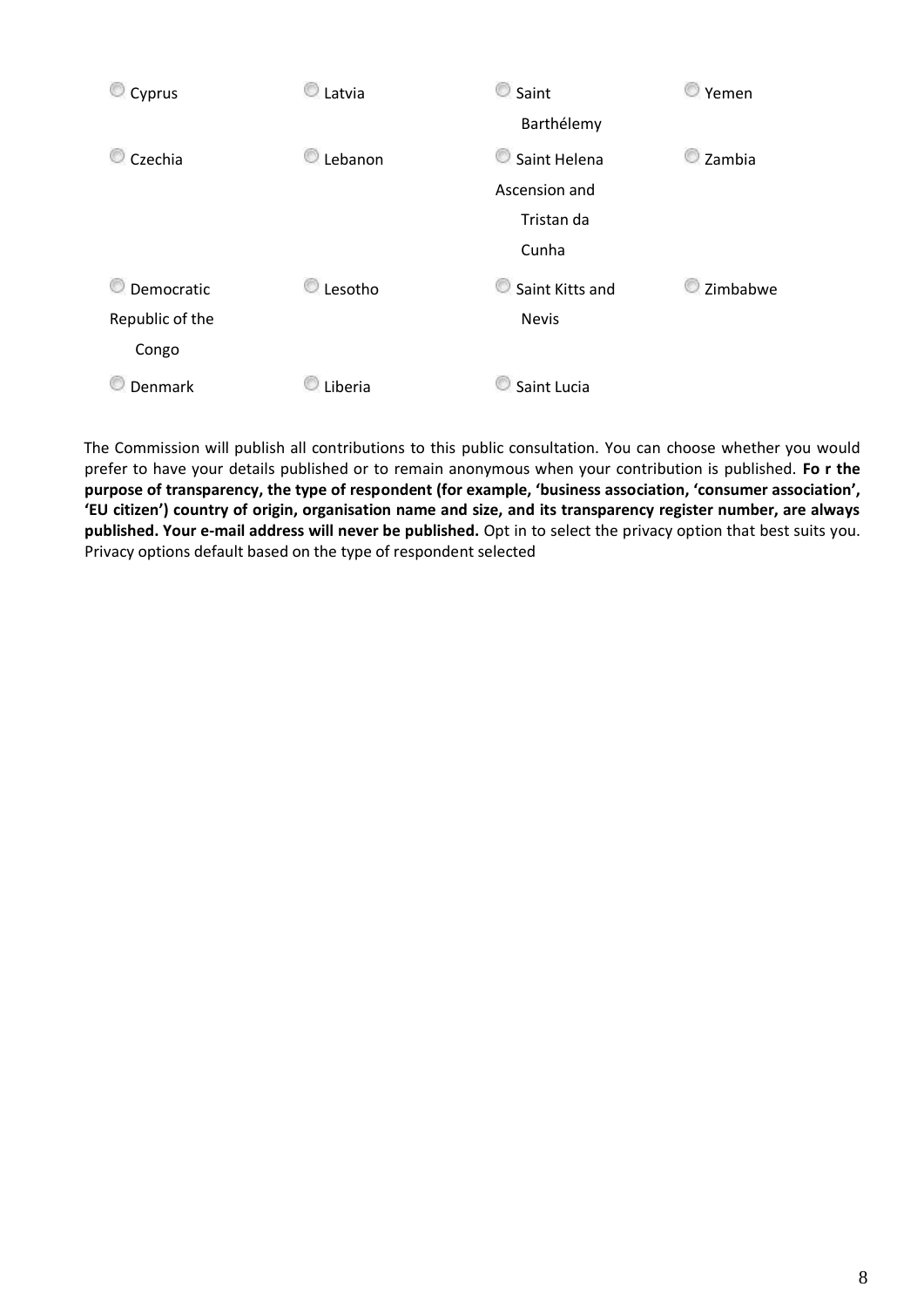# **\***13 **Contribution publication privacy settings**

The Commission will publish the responses to this public consultation. You can choose whether you would like your details to be made public or to remain anonymous.

 $^{\circ}$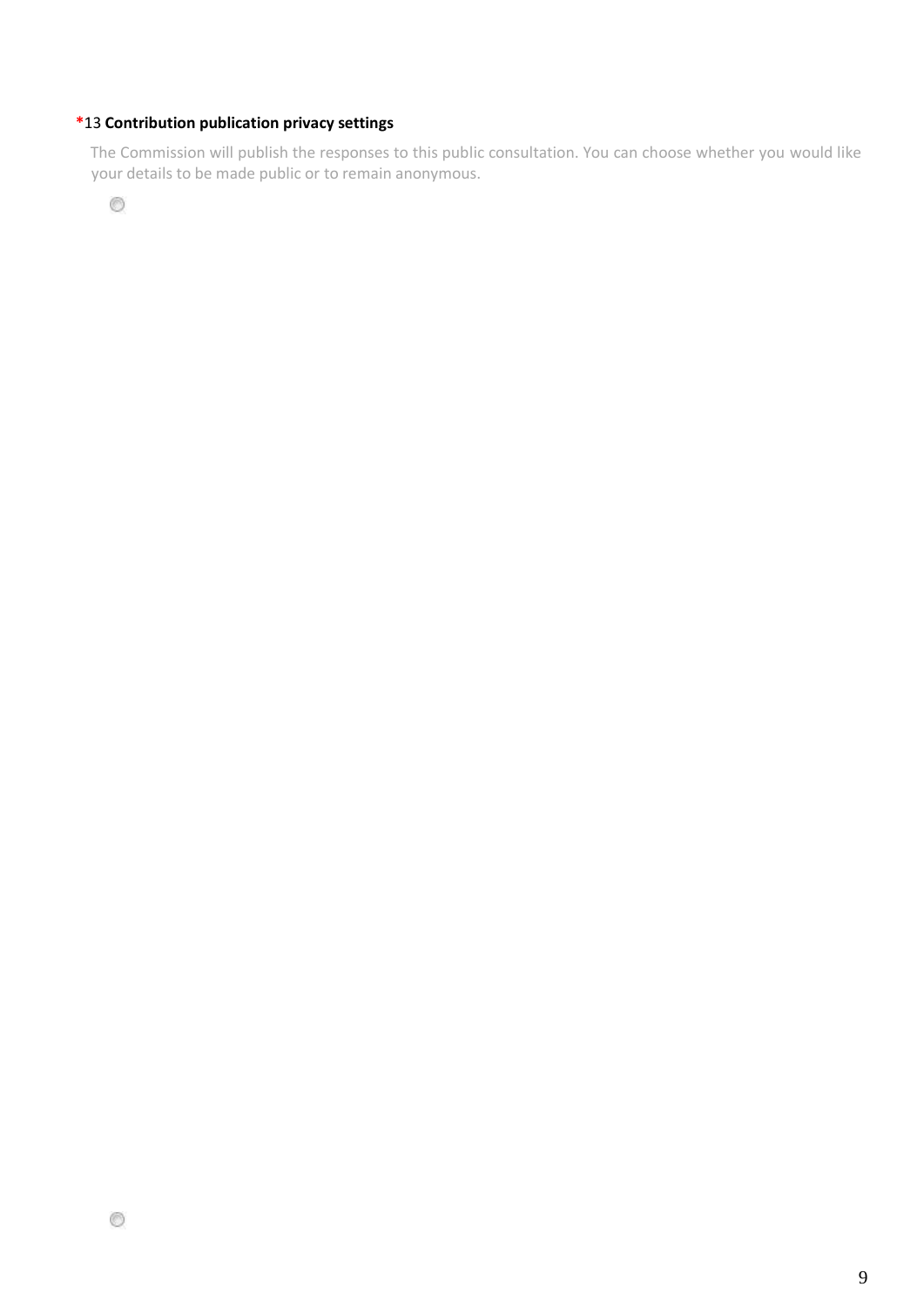#### **Anonymous**

The type of respondent that you responded to this consultation as, your country of origin and your contribution will be published as received. Your name will not be published. Please do not include any personal data in the contribution itself.

# **Public**

Your name, the type of respondent that you responded to this consultation as, your country of origin and your contribution will be published.

### **\***14 **Contribution publication privacy settings**

The Commission will publish the responses to this public consultation. You can choose whether you would like your details to be made public or to remain anonymous.

### **Anonymous**

Only organisation details are published: The type of respondent that you responded to this consultation as, the name of the organisation on whose behalf you reply as well as its transparency number, its size, its country of origin and your contribution will be published as received. Your name will not be published. Please do not include any personal data in the contribution itself if you want to remain anonymous.

# **Public**

Organisation details and respondent details are published: The type of respondent that you responded to this consultation as, the name of the organisation on whose behalf you reply as well as its transparency number, its size, its country of origin and your contribution will be published. Your name will also be published.

 $\Box$  I agree with the [personal data protection provisions](https://ec.europa.eu/info/law/better-regulation/specific-privacy-statement)

Information about your business

**\***15 What is your main activity?

**Mainly financial services** 

- **Mainly insurance services**
- **Both financial and insurance services**

Other services

16 Please indicate which other service(s).

#### **\***17 In which of the following sectors do you (mainly) operate?

Multiple answers possible

#### **Banking services sector**

Insurance services sector

Other financial services (activities auxiliary to financial and insurance services, such as investment services)

Innovative financial services (such as peer-to-peer lending and crowdfunding, payments, and crossborder remittances)

#### **\***18 What type of supplies do you make?

Mainly Business-to-Business (B2B)

**Mainly Business-to-Consumers (B2C)**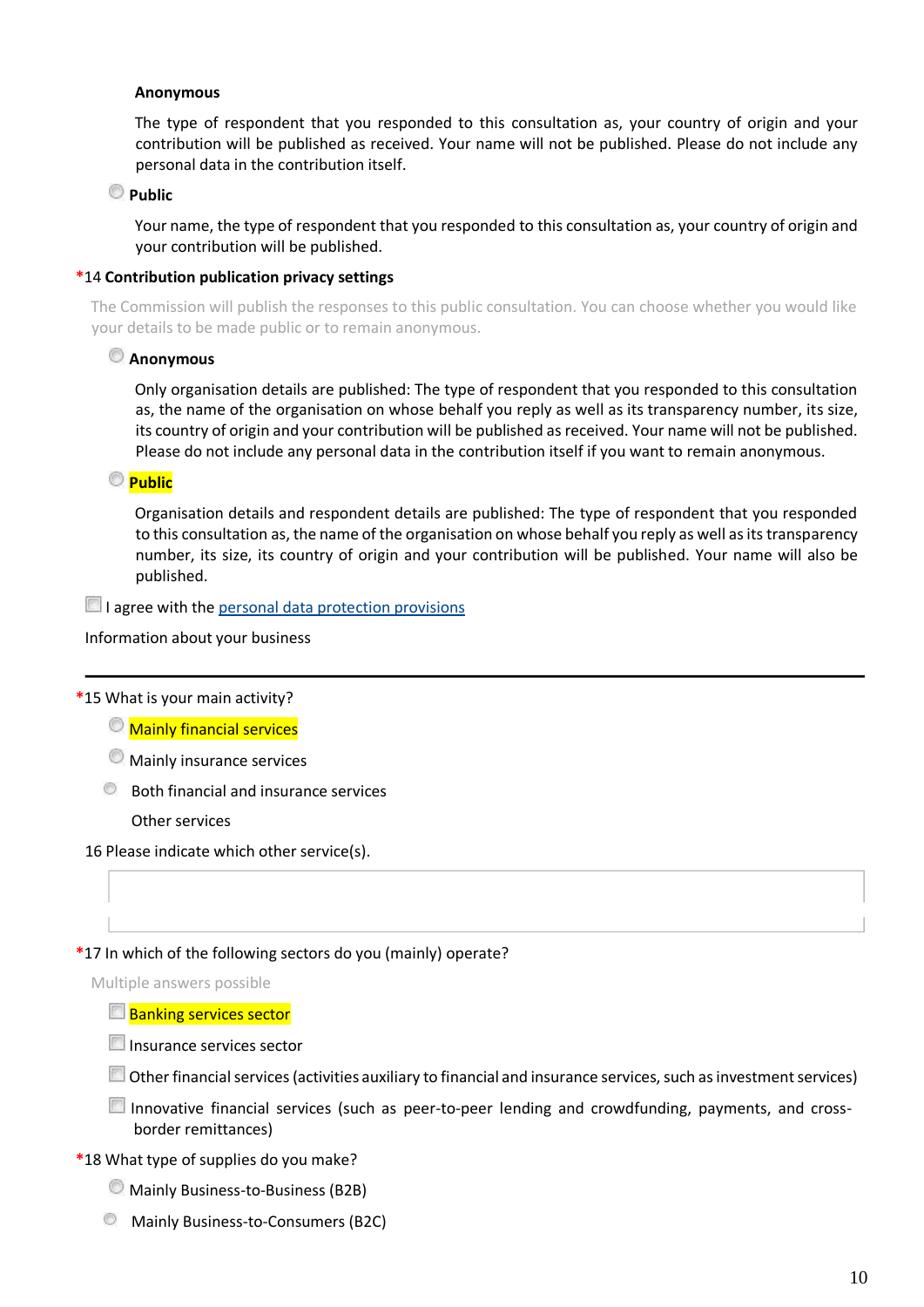◉ Both

**\***19 Which markets do you provide financial and/or insurance services to?

- National market only
- National market and market(s) of other Member States
- National market, market(s) of other Member States, and market(s) outside the EU

Your experience with the current rules

- 20 The exemption of financial and insurance services from VAT was introduced in 1977 as an exception to the general rule that VAT is to be levied on all services supplied for consideration by a taxable person. To what extent do you agree that the exemption is still needed?
	- Strongly agree
	- **Agree**
	- **Neutral**

**O** Disagree

**Strongly disagree** 

**Not sure** 

21 In general, how would you assess the functioning of the exemption of financial and insurance services?

#### The exemption...

- $\mathcal{O}$  ... works very well
- $\bullet$  ... works well, but could be improved
- $\textcircled{1}$ ... works poorly and should be improved
- **<sup>th</sup>** ... should be removed
- **No opinion**
- 22 Please indicate the reason(s) why. The exemption...

Multiple answers possible

- $\blacksquare$  ... is too costly to apply
- **E....** is too complex in terms of notions (structural provisions and the definition of exempted services)
- **E.** ... is not clear in terms of notions (structural provisions and the definition of exempted services)
- $\Box$  ... may have a distortive effect on competition with businesses in other

Member States

**Other** 

No opinion

23 Please indicate which other reason(s).

Overall, we see that current VAT exemptions are too narrow and the definition of exempted services is not up to date. The framework does not take into account digitalized business approaches and banking services.

There is an evident need of clear and harmonized definitions of the exempted services.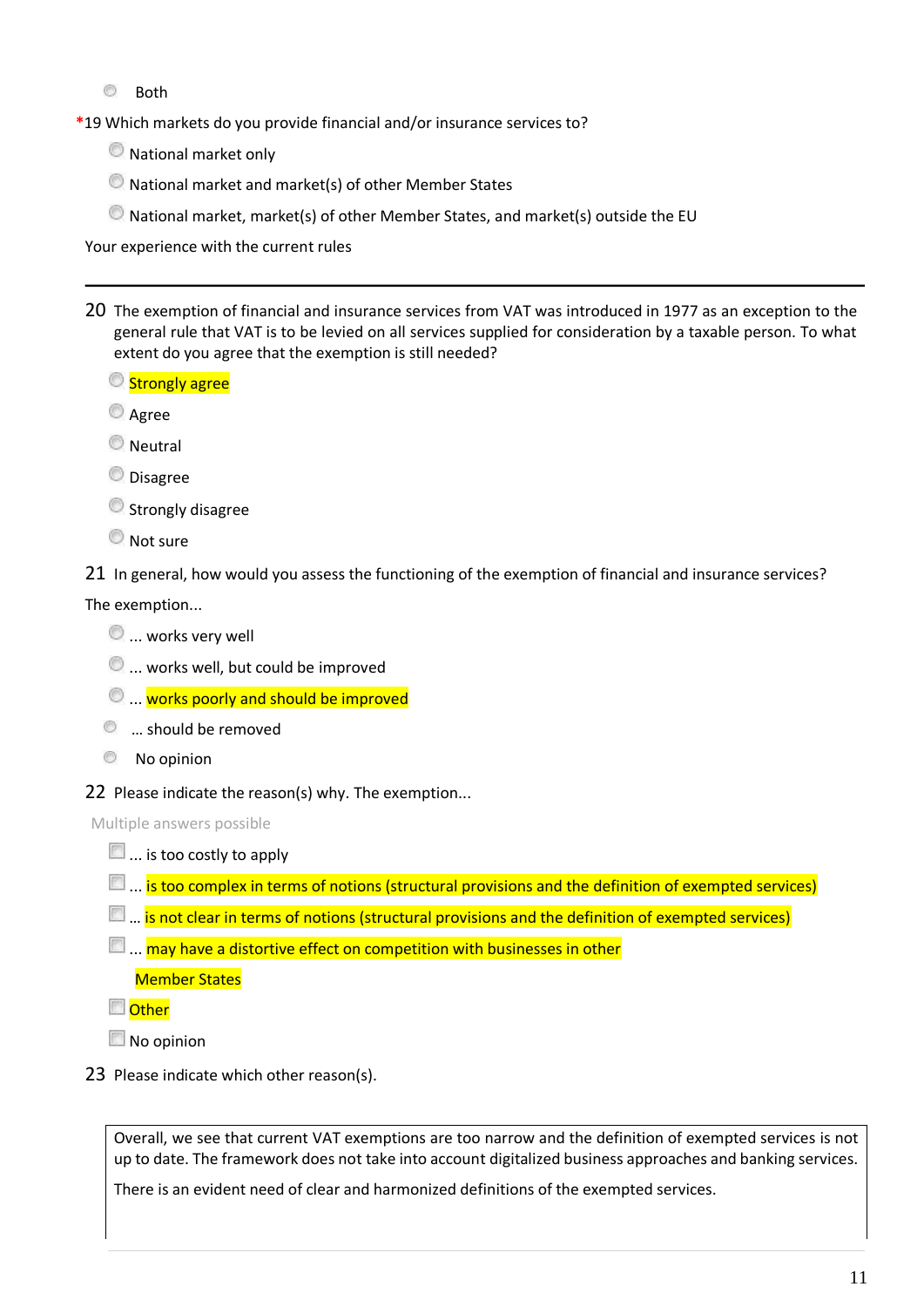Moreover, division of work processes is not reflected properly, e.g. in payment services, preparatory services are taxable.

There is also a risk of different views on application of exemptions or options for Member States (absence of options directly applicable by tax payers themselves). Furthermore, while for certain specific financial services, e.g. payment transactions, the original reason to introduce a VAT exemption (difficulty to calculate the taxable amount) may no longer be so strong, for other financial services this reason is still valid (see also Question 34).

Therefore, a modern definition of effort pooling is requested. Furthermore, legal certainty could be increased.

24 How do you estimate the impact of the lack of input tax deduction and hidden VAT?

Multiple answers possible

- $\Box$  They create a price barrier to outsourcing
- They undermine the level playing field between providers of outsourced services and in-house providers
- $\Box$  They affect the business structures of those operating in the financial and insurance sector
- $\Box$  They increase the costs for business customers

**They increase compliance costs** 

They undermine the competitiveness of the sector

**Other** 

- Do not know
- 25 Please indicate which other reason(s).

Among other reasons we would mention the lack of neutrality due to non-deductible input VAT and inadequate rules for determining the deductible input VAT.

26 The compliance with VAT rules can be more difficult when supplying financial and/or insurance services cross-border. How do the factors listed below contribute to that effect?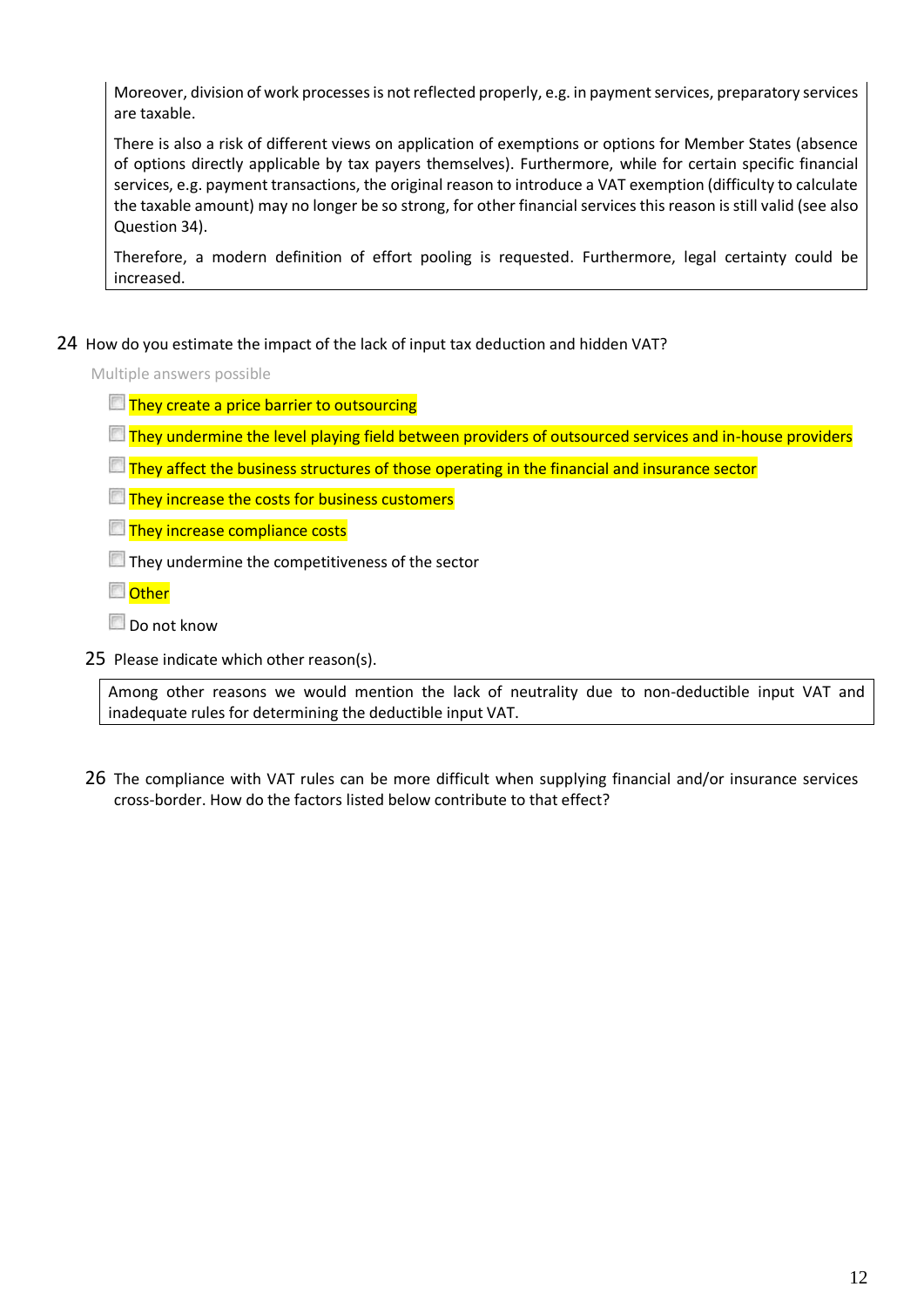|                                                                                | Not<br>at all | Somewhat                  | To a<br>large<br>extent   | No<br>opinion |
|--------------------------------------------------------------------------------|---------------|---------------------------|---------------------------|---------------|
| Difficulty of finding information on VAT obligations in<br>other Member States | ∩             | ∩                         | X                         | ⋒             |
| Different interpretations on definitions of exempted<br>services               | ∩             | ⋒                         | $\boldsymbol{\mathsf{X}}$ | ⋒             |
| Different rules for opting to tax                                              | ⋒             | $\mathsf{X}$              |                           | m             |
| Availability of VAT grouping                                                   | ∩             | ∩                         | X                         | ∩             |
| Availability of cost-sharing arrangements                                      | ∩             | ∩                         | $\mathsf{X}$              | ◎             |
| Different deduction methods                                                    | ∩             | $\boldsymbol{\mathsf{X}}$ |                           | ⋒             |
| Different VAT obligations in other Member States                               | ⋒             |                           | X                         | ⋒             |
| Other                                                                          | ∩             | 63                        |                           | ⋒             |

- 27 Please indicate which other factor(s).
- 28 Do you think that the current rules hinder the development of cross-border supplies of financial and insurance services?
	- Yes

No

- $\circledcirc$ Do not know
- 29 Please indicate the reason(s) why.

Multiple answers possible

- Regulatory ecosystem too complex
- $\Box$  VAT rules for financial and insurance services too complex
- **Discrepancies across VAT treatment by Member States**
- **D** Other
- 30 Please indicate which other reason(s).

Some Member States require local VAT registrations when cross-border, VAT exempt financial services are supplied. This seems unnecessary as the supply of these services is still VAT exempt.

31 To what extent are the foreign VAT rules for financial and insurance services important when deciding whether to establish your business in a specific Member State?

**Very important** 

- **O**Important
- Not very important
- Not important at all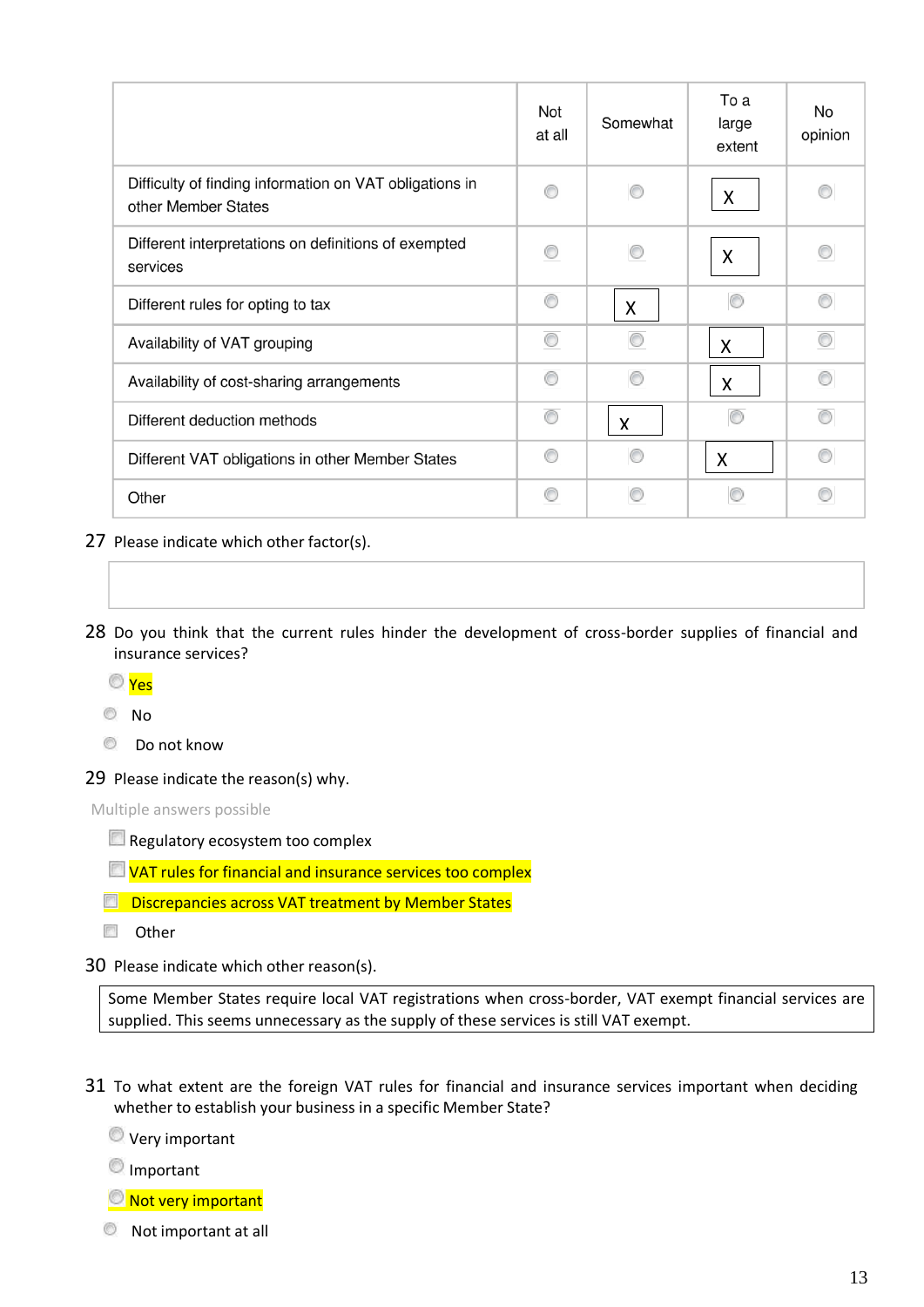### $\circledcirc$  No opinion

# 32 Which of the structural provisions listed below do you apply?

Multiple answers possible

- **Option to tax VAT** grouping **Cost-sharing arrangements Proportional deduction Other**
- **None**
- 33 Please indicate which other provision(s).

We would only reiterate here that the 2017 ECJ rulings had implications in a number of Member States as to the applicability of cost-sharing group exemption in financial services.

34 The exemption was put in place i.a. due to the technical difficulty to calculate the taxable amount. To what extent do you agree that progress in technology, enhanced transparency rules and experiences gained from other countries and from other indirect taxes could help overcome this issue?

Strongly agree

**Agree** 

**Neutral** 

**Disagree** 

- Strongly disagree
- $\circledcirc$  Do not know
- 35 Do the current VAT rules for financial and insurance services result in prices lower than those that would apply if these services were taxed?

 $\bullet$  Yes, but just for final non-taxable customers

**O** Yes, for all customers

In part, due to other similar taxes

 $\odot$  No

 $\bullet$  Do not know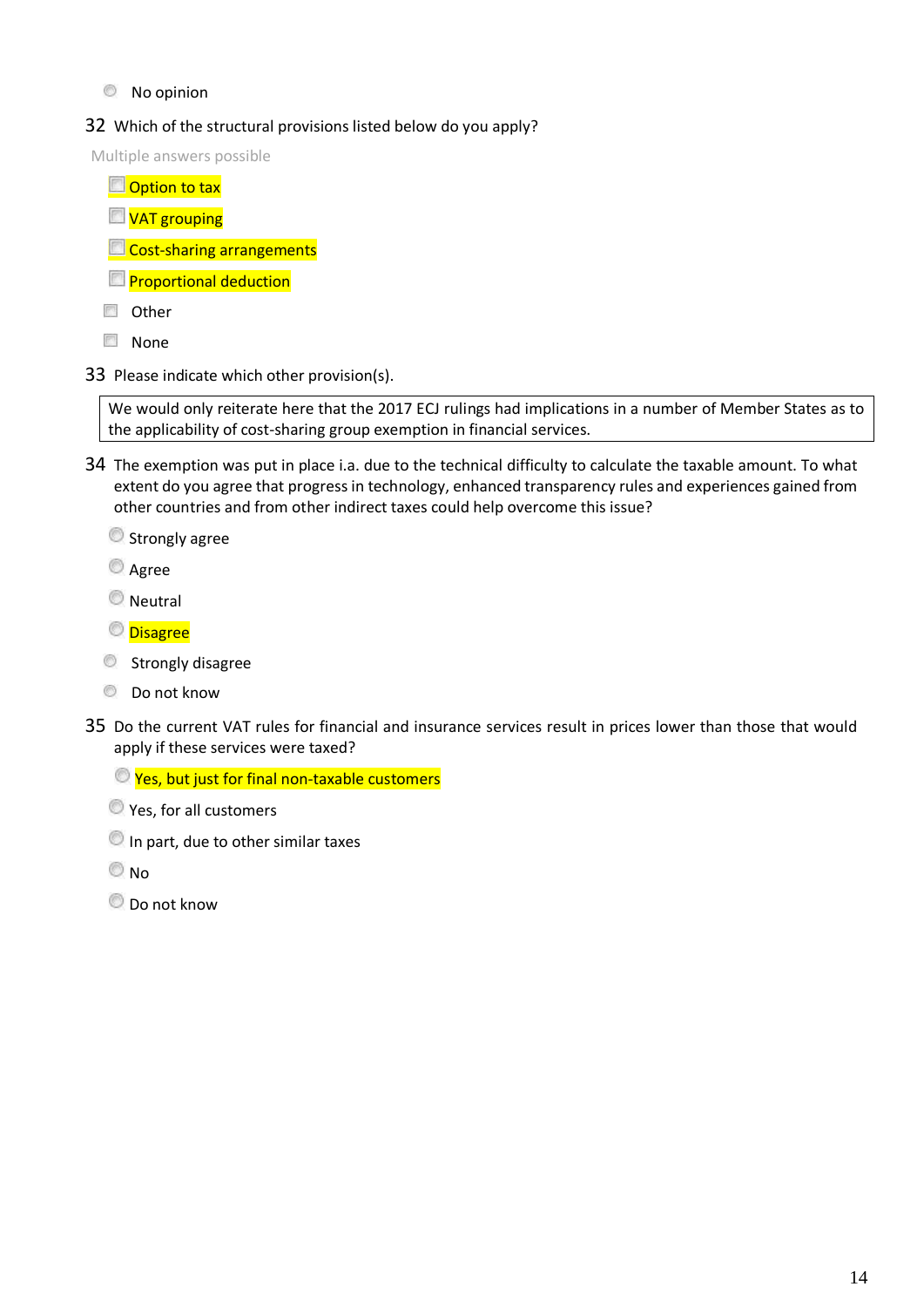36 To what extent are the current structural provisions effective in increasing the deduction of input tax and reducing the impact of hidden VAT?

|                              | Not<br>effective<br>at all | Somewhat<br>ineffective | Neither<br>effective nor<br>ineffective | Somewhat<br>effective | Very<br>effective | No<br>opinion  |
|------------------------------|----------------------------|-------------------------|-----------------------------------------|-----------------------|-------------------|----------------|
| Option to tax                | ⊙                          | C                       | C                                       | €                     | X                 | O              |
| VAT grouping                 | 0                          | O                       | €                                       | C                     | X                 | C              |
| Cost-sharing<br>arrangements | 0                          | O                       | O                                       | 0                     | X                 | 0              |
| Proportional<br>deduction    | ⊙                          | O                       | C                                       | X                     | 0                 | $\circledcirc$ |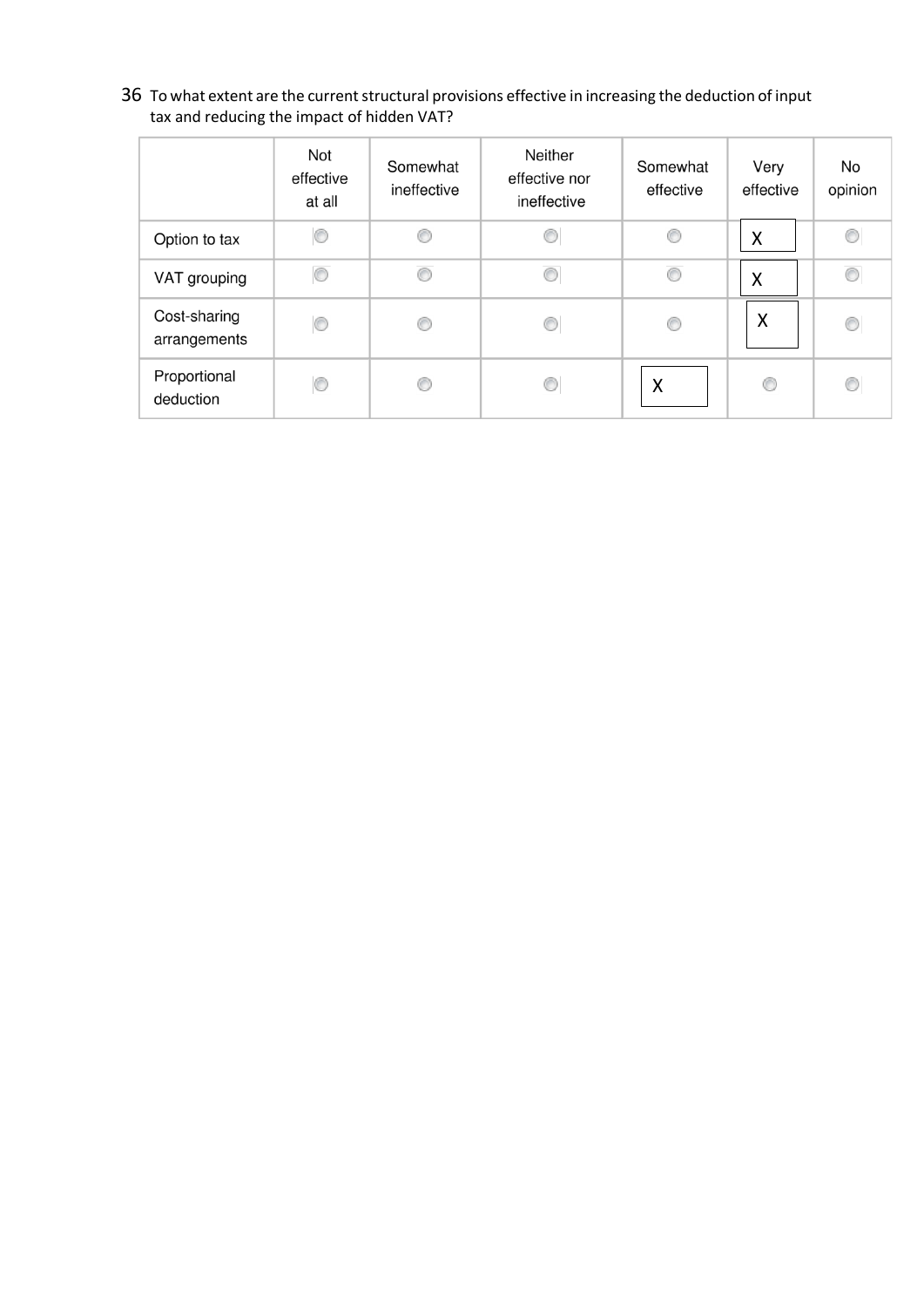37 VAT provisions related to financial and insurance services can be perceived as complex. For which of the current structural provisions is that correct?

Multiple answers possible

Option to tax

**VAT grouping** 

**Cost-sharing arrangements** 

- **Proportional deduction**
- **None**
- 38 To what extent do you agree or disagree with the following statement: The lack of input tax deduction is detrimental to the financial and insurance sector. It compels the sector to outsource services which are typically provided in-house, thus raising the costs.
	- Strongly agree
	- **Agree**

**Neutral** 

**O** Disagree

- Strongly disagree
- **Do not know**
- 39 Unless you make use of the option to tax, does your business incur any costs related to irrecoverable (hidden) VAT?
	- Yes

O<sub>No</sub>

- $\bullet$  Do not know
- $\bullet$  My business is applying the option to tax
- 40 To what extent do you agree that the current VAT rules are fit to cover emerging trends in the industry (such as digitalisation)?
	- Strongly agree
	- **Agree**
	- **Neutral**
	- **Disagree**
	- Strongly disagree
	- $\bullet$  Do not know
- 41 The VAT treatment of emerging trends under the current VAT rules for financial and insurance services can be problematic due to unclear definitions for VAT purposes. In connection with which of the emerging trends listed, do you consider this correct?

Multiple answers possible

- Services provided by means of fintech
- E-money
- $\Box$  Services linked to crypto-assets (such as mining)
- **Payment services**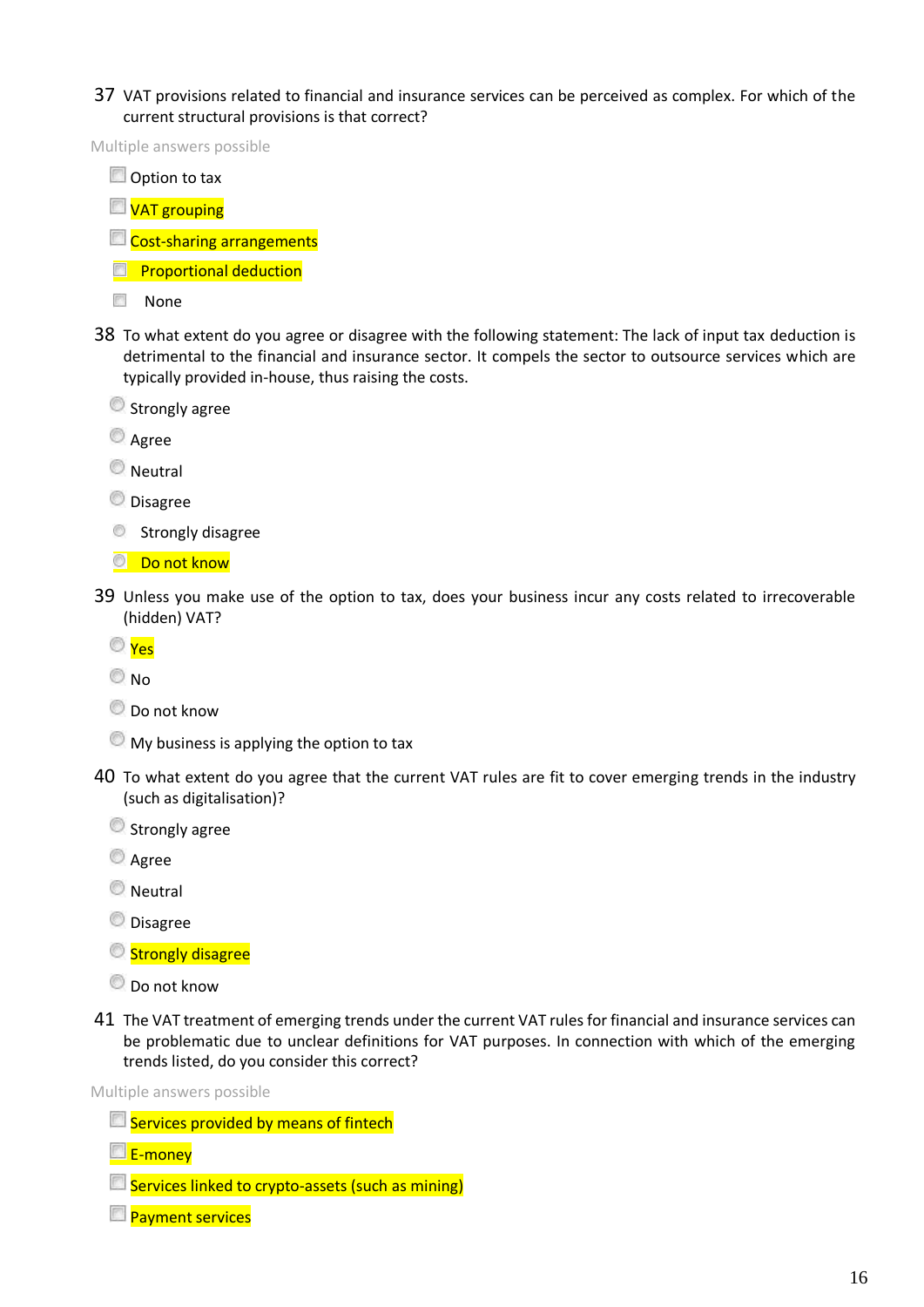**Other** 

Do not consider it problematic

- 國 Do not know
- 42 Please indicate which other trend(s).

Negotiating insurance services and other financial services.

- 43 The regulatory framework in the financial and insurance sector (e.g. the Markets in Financial Instruments Directive (MIFID) and the Insurance Distribution Directive (IDD)) has strengthen the role of intermediaries. Do you consider the VAT exemption to be coherent with this development?
	- Yes
	- $\circ$  No
	- **Do not know**

Possible changes to the current rules

The Commission is intending to prepare a proposal that will seek to modernise the current VAT rules for financial and insurance services. Your answers will feed into the review of these rules.

44 In your view, which would be the best way to reform the rules on exemption?

Multiple answers possible

- **Update definitions of exempt services drawing on the extensive CJEU case law in the field of VAT**
- $\Box$  As regards the definitions, refer to other EU regulations governing the financial and insurance sector
- $\Box$  Removing the exemption, so that definitions will be no longer needed
- Other

Do not know

45 Please indicate which other way(s).

Definitions are not up to date and should be reworked.

CJEU case law is very narrowly interpreted and therefore hardly applicable, especially for payment services.

Other important issues to consider are the harmonization of application / removing of options for Member States to apply for certain measures or not (e.g. VAT-grouping should be mandatory in all Member States)/ legal certainty for outsourcing and cost sharing groups and VAT-grouping/explicit determination of deductible input VAT.

A further possibility could be the introduction of an 'option to tax' to be applied by taxable persons as a generally available tool, and not an option for Member States.

We disagree with a possible removal of the exemption, this could possibly only regard certain specific services and customers (fee income generated from B2B supplies).

We strongly believe that the exemption must be maintained, also due to the fact any practical difficulty faced with its implementation is greatly outweighed by benefits. Instead, a general tax liability of financial services or taxing them with a reduced rate would only create more difficulties (including in terms of differentiation across services for which tax rate) and eventually lead to substantial increases in the cost of private customers, who are not allowed to deduct input tax.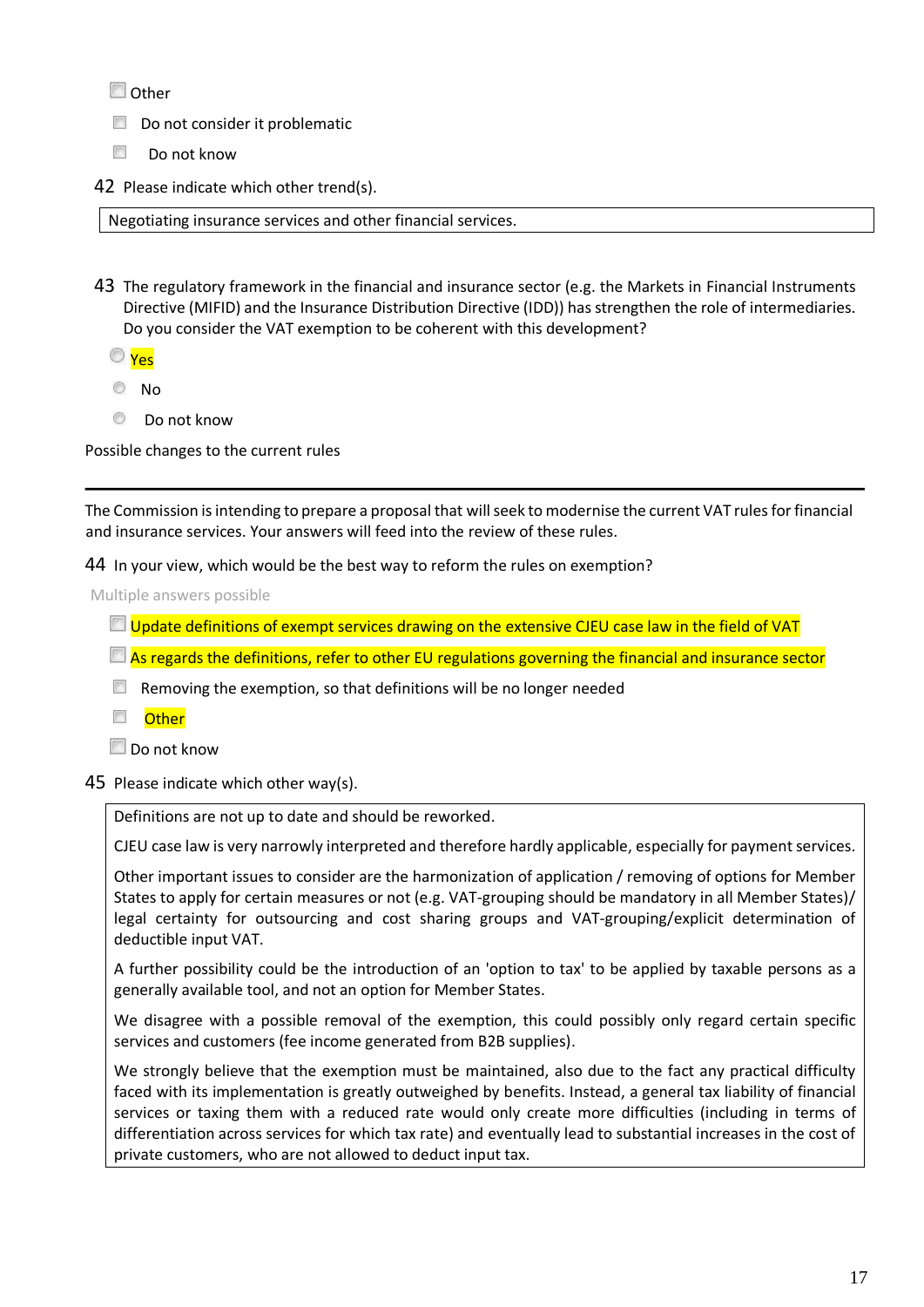46 The removal of the exemption for financial and insurance services could benefit the neutrality of the VAT system. What could be other effects of such a removal?

Multiple answers possible

 $\Box$  Simplification in the application of the VAT rules for financial and insurance services

**Lower VAT compliance costs** 

- Less distortive effect of the exemption on competition linked to suppliers from non-EU countries operating in the EU
- **Higher VAT compliance costs**

**Higher complexity of VAT rules** 

**None** 

**Other** 

47 Please indicate which other effect(s).

Higher cost for consumers for banking products and financial services.

In addition, there would be difficulties in finding the determination base for a service, for example a margin service.

48 If only fee-based financial services were to be taxed, in relation to which of them would it be difficult to determine the taxable amount? Please explain.

The distinction between fee-based on the one hand, and interest and trading income on the other hand, will bring enormous complexity and uncertainty and it is not of any help. Also, the complexity of the calculation of the proportional (pro rata) deduction remains.

49 Financial service providers may currently opt for taxation and obtain the right of deduction, but it is up to each Member State to introduce such option. Should Member States keep that discretion?

Yes

- <sup>®</sup> No, it should be available in all Member States
- No opinion
- 50 Not having a right of deduction when supplying exempt financial and insurance services impairs the neutrality of VAT. To what extent would you support or oppose the introduction of a fixed rate of input tax deduction to remedy that effect?

**Strongly support** 

- Support
- © Oppose
- **Strongly oppose**
- No opinion
- 51 If a fixed rate of input tax deduction was introduced, should such a rule remain optional for operators or, alternatively, should it be mandatory?

It should be optional

- It should be mandatory
- **No opinion**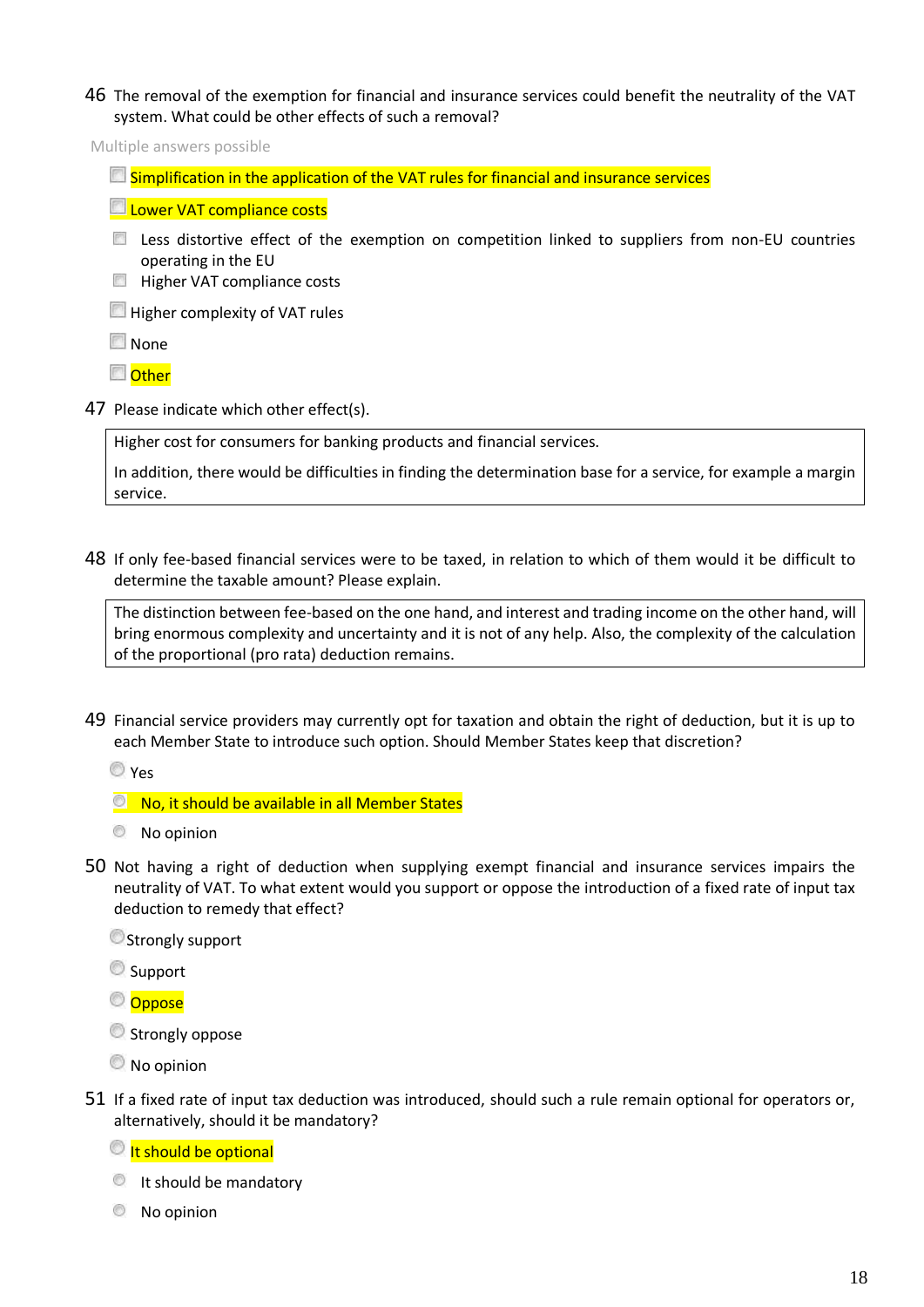52 Should cost-sharing agreements be made available to the financial and insurance services sector?

- Yes
- No
- ◉ No opinion
- 53 In your view, should businesses established in other Member States be allowed to form part of the cost sharing arrangements?
	- Yes
	- No
	- **No opinion**
- 54 Please indicate the reason(s) why.

Multiple answers possible

- $\Box$  To achieve a more level playing field for businesses
- $\Box$  To boost competitiveness of financial and insurance service providers
- $\Box$  To reduce the tax burden and the administrative costs of businesses operating at crossborder level

**D** Other

55 Please indicate which other reason(s).

56 Please indicate the reason(s) why.

Multiple answers possible

 $\Box$  To open up the cost sharing arrangements exemption cross border would negatively affect the revenues of Member States having introduced the exemption

Because cost sharing arrangements mostly operate in the national market of their own Member State

- $\Box$  To open up the cost sharing arrangements exemption may encourage crossborder operations and establishments in Member States whose tax administration are more flexible and, consequently, increase the competition between Member States
- To open up the cost sharing arrangements exemption would increase administrative costs for stakeholders and Member States' tax administration, derived from increased controls and audits

**D** Other

57 Please indicate which other reason(s).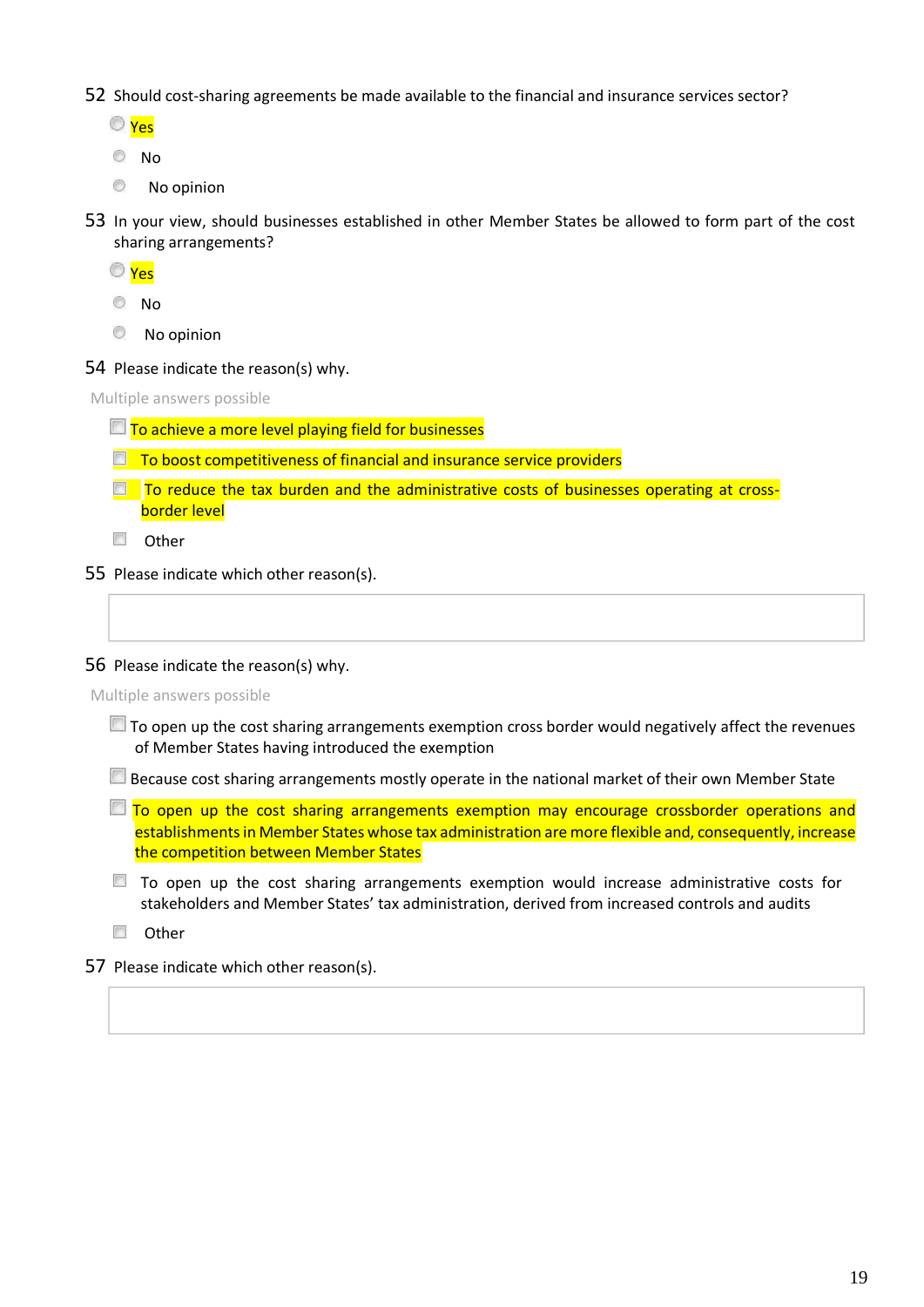58 Which is the most beneficial aspect of establishing VAT groups for providers of financial and insurance services?

|                                                                                                  | Not<br>beneficial<br>at all | Somewhat<br>detrimental | Neither<br>beneficial<br>not<br>detrimental | Somewhat<br>beneficial | Very<br>beneficial | No<br>opinion  |
|--------------------------------------------------------------------------------------------------|-----------------------------|-------------------------|---------------------------------------------|------------------------|--------------------|----------------|
| It is optional                                                                                   | 0                           | 0                       | 0                                           | 0                      | $\mathsf{X}$       | $\circledcirc$ |
| Intragroup supplies<br>are out of scope<br>and therefore not<br>taxed                            | ⊙                           | ∩                       | ⊙                                           | ∩                      | X                  |                |
| VAT compliance<br>costs are lower for<br>the members of the<br>group as they are<br>pooling them | ⊙                           | ∩                       |                                             | ⋒                      | X                  |                |
| It is easier to<br>outsource the<br>activity through a<br>single taxable<br>person               |                             |                         | ⊙                                           | X                      |                    |                |
| VAT grouping<br>increases the<br>competitiveness of<br>the sector by<br>reducing hidden<br>VAT   | ∩                           | ∩                       | ∩                                           | ∩                      | $\mathsf{X}$       |                |
| Other                                                                                            | 0                           | 0                       | 0                                           | 0                      | ⊙                  | ⊙              |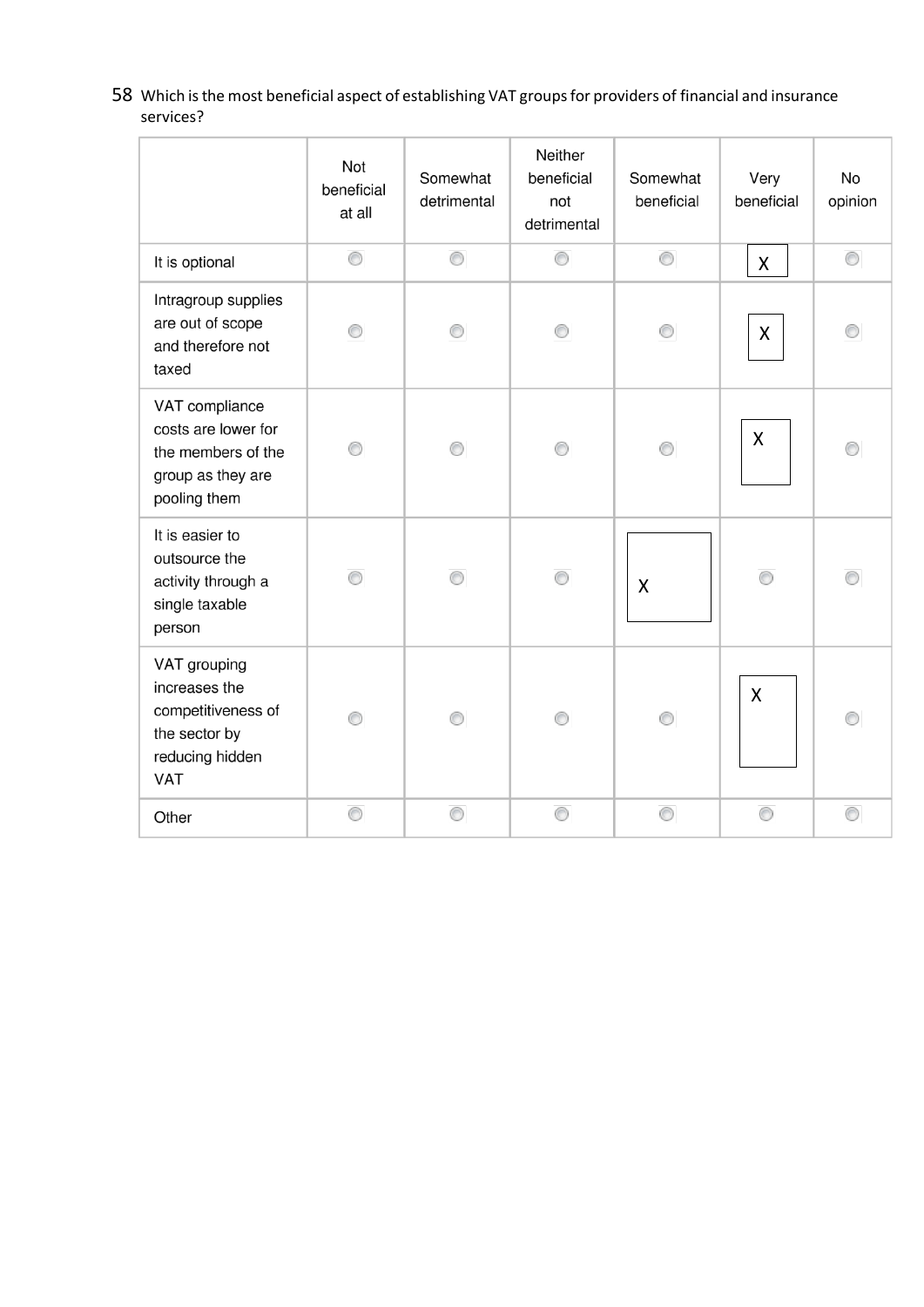Please indicate which other aspect(s).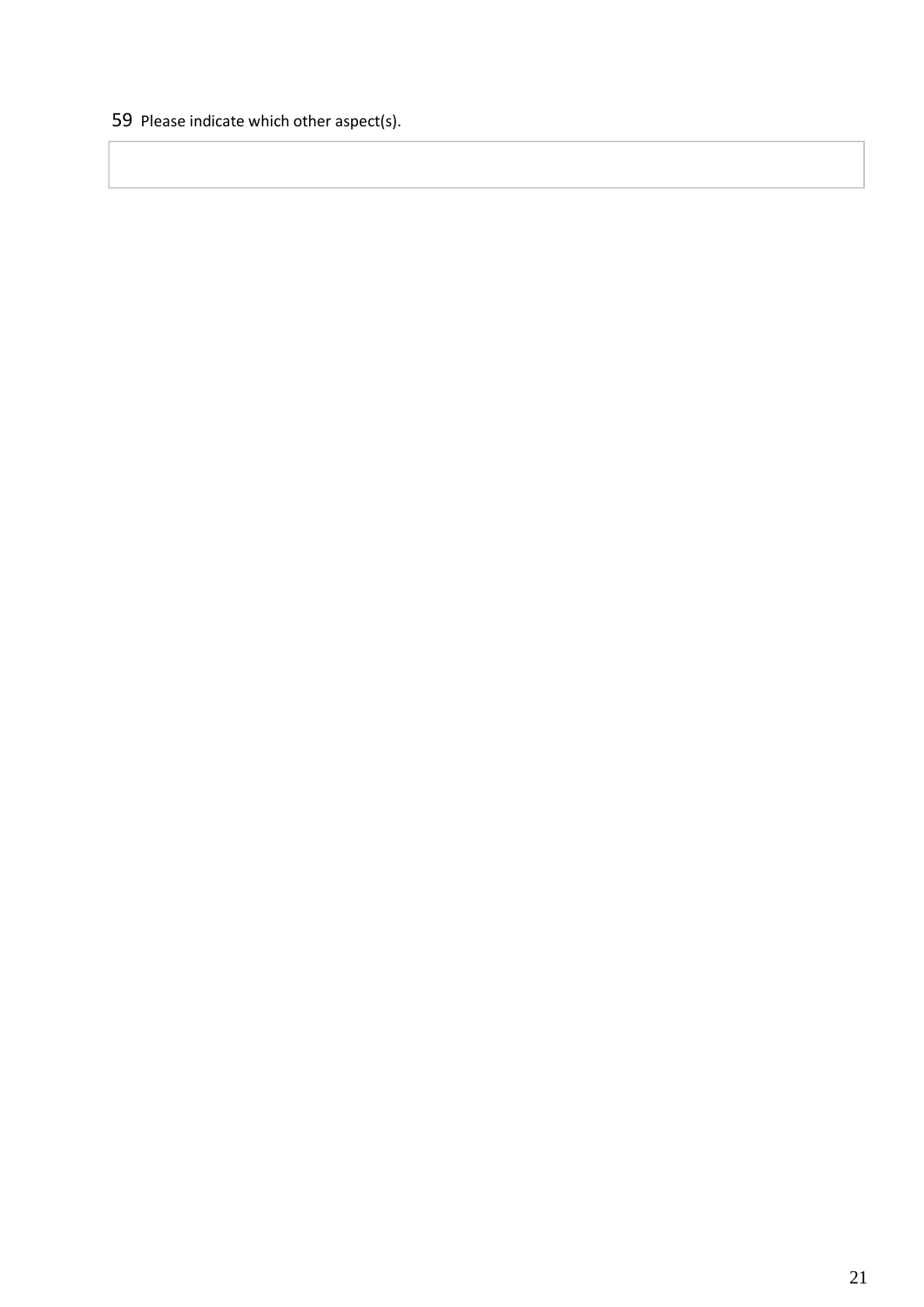60 Which is the most effective way to reform the rules for financial and insurance services in your country?

|                                                                                              | Not<br>effective<br>at all | Somewhat<br>ineffective | Neither<br>effective<br>nor<br>ineffective | Somewhat<br>effective | Very<br>effective         | No<br>opinion  |
|----------------------------------------------------------------------------------------------|----------------------------|-------------------------|--------------------------------------------|-----------------------|---------------------------|----------------|
| Remove the<br>exemption and tax<br>financial and<br>insurance services at<br>a standard rate | $\mathsf{X}$               | ⊙                       | ⊙                                          | ⊙                     | ⊙                         | ⊙              |
| Remove the<br>exemption and tax<br>financial and<br>insurance services at<br>a reduced rate  | X                          | ∩                       |                                            |                       | 0                         |                |
| Tax only fee-based<br>services at a standard<br>rate                                         | $\pmb{\mathsf{X}}$         | ∩                       | ∩                                          | ∩                     |                           |                |
| Tax only fee-based<br>services at a reduced<br>rate                                          | X                          | ⊙                       | ⊙                                          | ∩                     | ∩                         |                |
| Grant businesses the<br>option to apply VAT                                                  | ∩                          | ⊙                       | ∩                                          | ∩                     | $\boldsymbol{\mathsf{X}}$ | $\circledcirc$ |
| Grant businesses the<br>right to constitute a<br>VAT group in every<br>Member State          |                            |                         |                                            |                       | X                         |                |
|                                                                                              |                            |                         |                                            |                       |                           |                |
| Make cost-sharing<br>arrangements<br>available to the sector<br>in all Member States         |                            |                         |                                            |                       | X                         |                |
| Other                                                                                        | O                          | X                       | O                                          | O                     | ◎                         | O              |